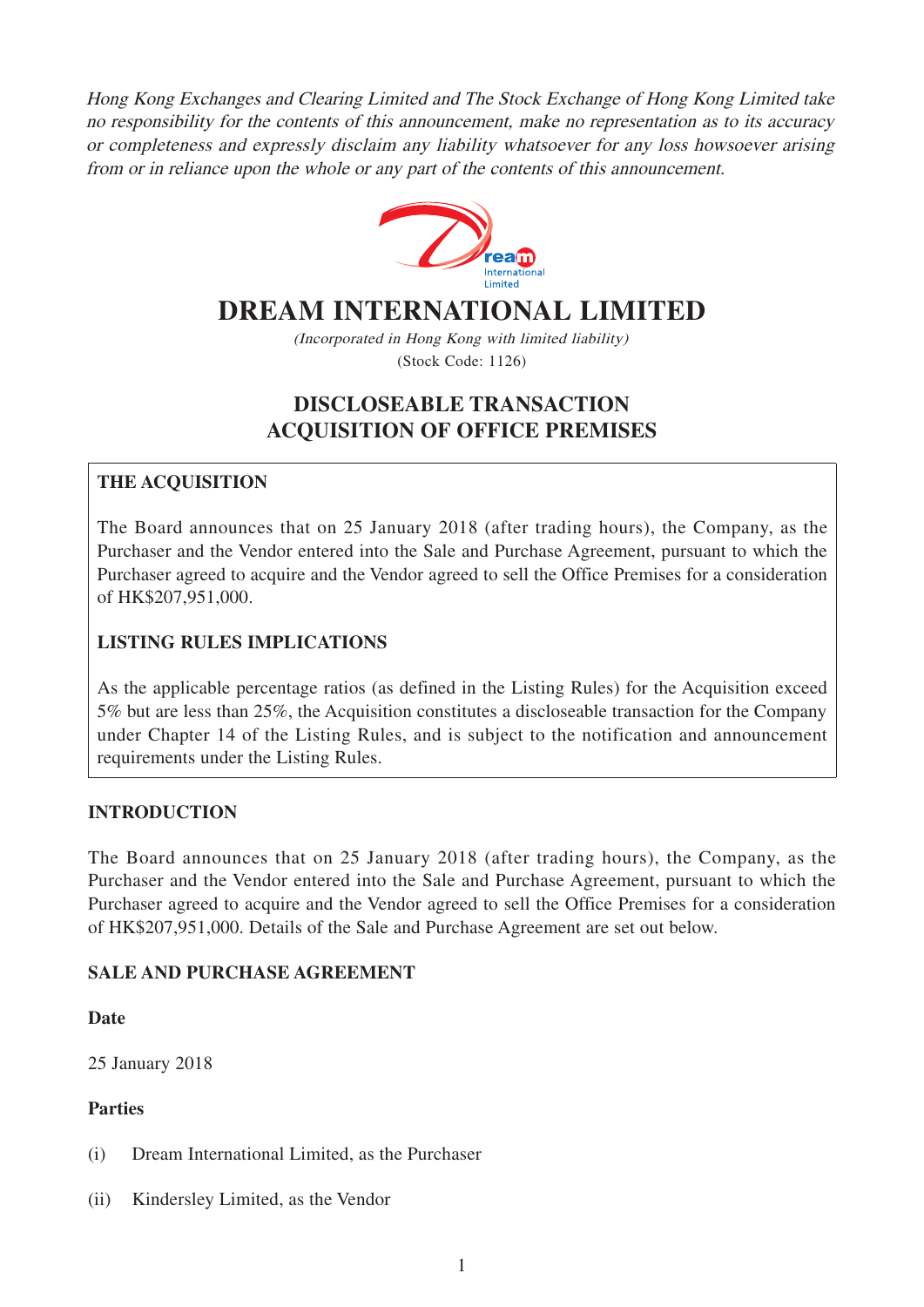As at the date of this announcement, based on the information and confirmation provided by the Vendor and to the best of the knowledge, information and belief of the Directors, having made all reasonable enquiries, the Purchaser is a third party independent of and not connected with the Company and its connected persons.

#### **The Acquisition**

Pursuant to the Sale and Purchase Agreement, Purchaser agreed to purchase and the Vendor agreed to sell the Office Premises.

#### **Consideration and payment**

Pursuant to the Sale and Purchase Agreement, the consideration of HK\$207,951,000 shall be payable in cash by the Purchaser to the Vendor, in the following manner:

- (i) initial deposit in the sum of HK\$10,000,000 shall be paid upon signing of the Provisional Agreement for Sale and Purchase, which is already paid in cash on 5 January 2018;
- (ii) further deposit in the sum of HK\$10,795,000 shall be paid on or before 22 January 2018, which is already paid in cash on 22 January 2018; and
- (iii) balance of the consideration in the sum of HK\$187,156,000 shall be paid upon completion on or before 29 March 2018 at the Vendor's solicitors.

The consideration was determined after arm's length negotiation between the Purchaser and the Vendor on normal commercial terms and with reference to the property market price in Hong Kong.

#### **Completion**

Completion shall take place on or before 29 March 2018.

## **INFORMATION OF THE OFFICE PREMISES**

The Office Premises are situated at South Seas Centre, No. 75 Mody Road, Tsim Sha Tsui, Kowloon, Hong Kong with aggregate gross area of approximately 14,542 square feet. The Office Premises comprise the whole of the sixth floor of Tower One and two car parking spaces (No. 70 and 72) on the basement floor of South Seas Centre. The Office Premises will be delivered with vacant possession upon completion of the Acquisition.

## **REASON FOR AND BENEFITS OF THE ACQUISITION**

The Group is principally engaged in the design, development, manufacture and sale of plush stuffed toys, ride-on toys and plastic figures.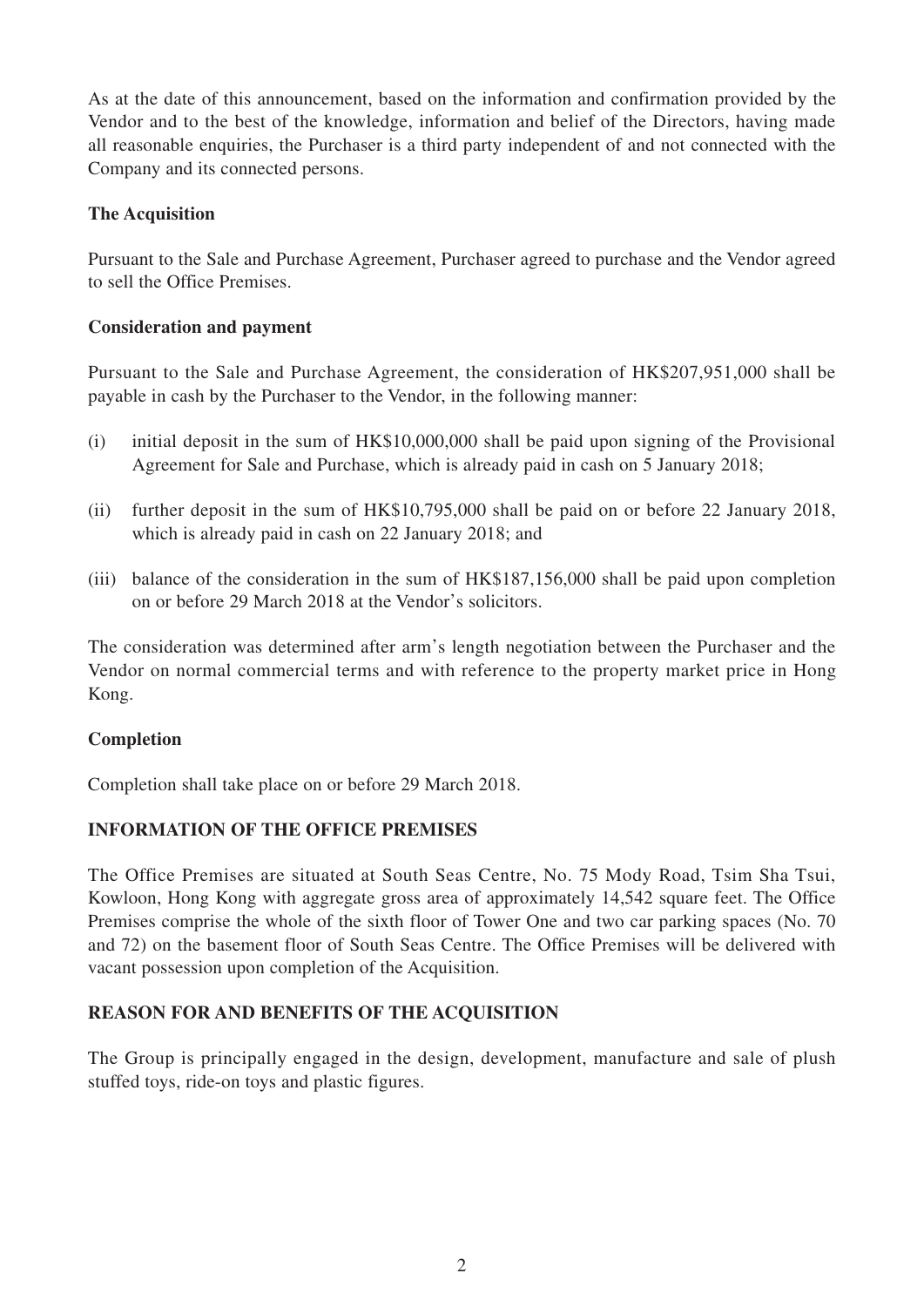To cope with the business development and expansion of the Group, the Directors consider that the Acquisition is beneficial to the Group by providing additional office space for the Group. The Office Premises are intended to be held by the Group for its own use as office. The Group also expects a value appreciation of the Office Premises when considering the current commercial property market.

Having regard to the nature of and the benefits resulting from the Acquisition, the Directors are of the view that the terms of the Sale and Purchase Agreement are entered into on normal commercial terms and are fair and reasonable and in the interests of the Company and its Shareholders as a whole.

## **LISTING RULES IMPLICATION OF THE ACQUISITION**

As the applicable percentage ratios (as defined in the Listing Rules) for the Acquisition exceed 5% but are less than 25%, the Acquisition constitutes a discloseable transaction for the Company under Chapter 14 of the Listing Rules, and is subject to the notification and announcement requirements under the Listing Rules.

#### **DEFINITIONS**

In this announcement, the following expressions have the meanings set out below unless the context requires otherwise:

| "Acquisition"         | the acquisition of the Office Premises by the Purchaser from<br>the Vendor pursuant to the terms of the Sale and Purchase<br>Agreement                        |
|-----------------------|---------------------------------------------------------------------------------------------------------------------------------------------------------------|
| "Board"               | the board of Directors                                                                                                                                        |
| "Company"             | Dream International Limited, a company incorporated in<br>Hong Kong with limited liability whose Shares are listed on<br>the Main Board of the Stock Exchange |
| "connected person(s)" | has the same meaning ascribed thereto under the Listing<br>Rules                                                                                              |
| "Directors"           | directors of the Company                                                                                                                                      |
| "Group"               | the Company and its subsidiaries                                                                                                                              |
| "HK\$"                | Hong Kong dollars, the lawful currency of Hong Kong                                                                                                           |
| "Hong Kong"           | the Hong Kong Special Administrative Region of the<br>People's Republic of China                                                                              |
| "Listing Rules"       | the Rules Governing the Listing of Securities on the Stock<br>Exchange                                                                                        |